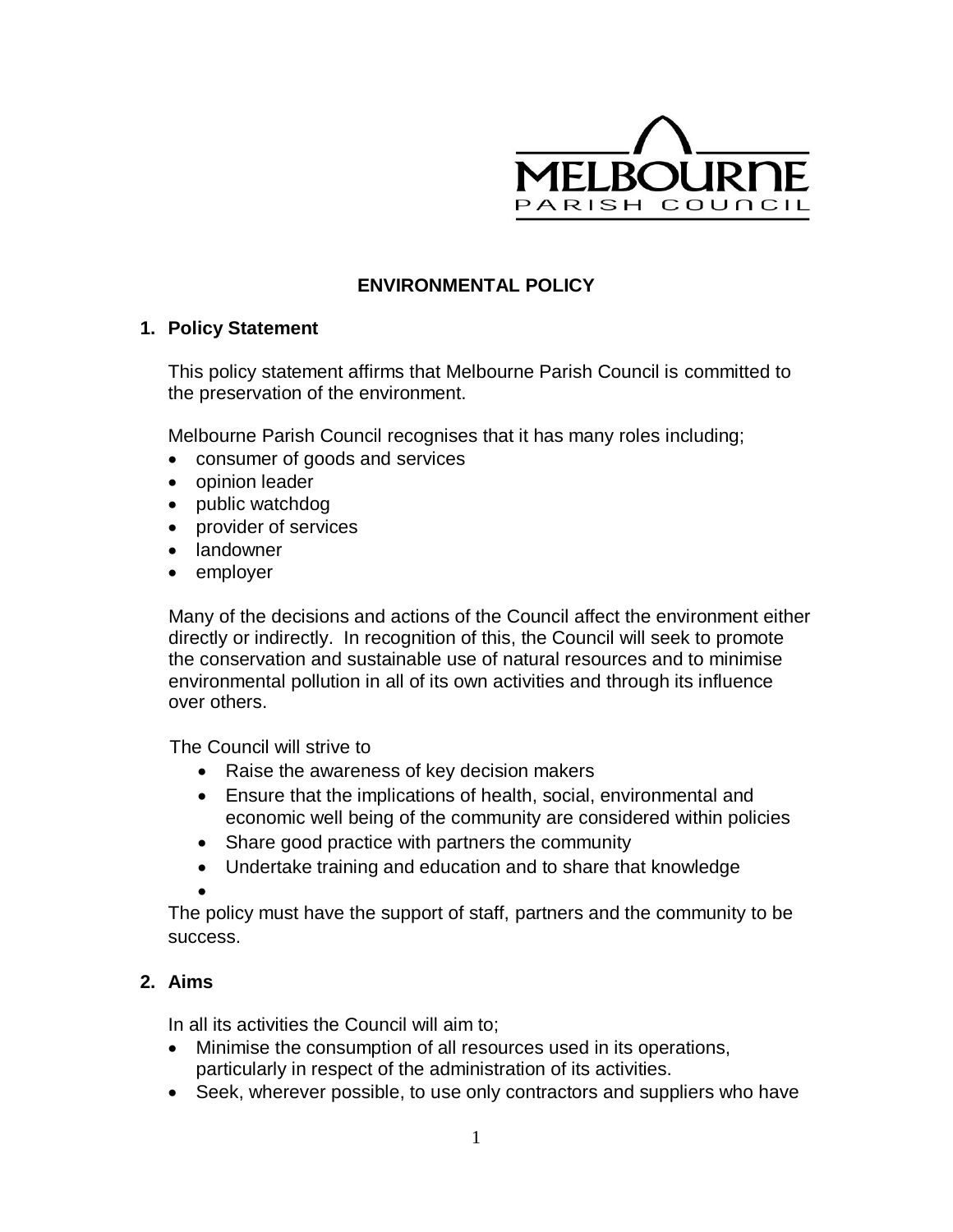their own environmental policy, one which is continually reviewed, updated and measured against recognised, contemporary best practice examples.

### **3. Procedure**

Melbourne Parish Council will strive to;

- a) Meet all relevant environmental legislation and regulations
- b) Regularly update and improve standards in light of increased understanding and knowledge.
- c) Recycle and reuse waste materials where possible.
- d) Dispose of all necessary waste through safe and responsible methods.
- e) Encourage the responsible use of energy, by seeking to improve energy efficiency, to utilise safer energy sources and giving preference to renewable over finite energy resources wherever possible.
- f) Respect and protect natural resources by practising conservation and good management.
- g) Encourage contractors and suppliers to minimise their impact on the environment.
- h) Encourage its Members and employees to take responsibility for ensuring that the best environmental policy is used and adhered to at all times.
- i) Purchase products and services which are energy environmentally benign and sustainable where these are available competitively in terms of quality and price.
- j) Minimise, where possible, the creation of waste, and wherever possible, recycle or reuse materials, dispose of all waste through safe and responsible methods in compliance with the relevant environmental legislation.
- k) To encourage the use of public transport and to minimise car journeys wherever reasonable practicable.
- l) The Council will aim to minimise the environmental impact in the use of land, treatment of the land and any building projects upon the land. It will seek to conserve and improve both the natural and built environment as appropriate, and to carry out environmental improvements to all areas within its ownership and control. Such improvements, once achieved, will be monitored and promoted for maximum public enjoyment.

# **4. Tenders**

Since the Council, as a public body, is also required to secure good value for money, purchasing decisions will take account of both environmental and value for money factors. Tenders will make clear what requirements are mandatory and which are desirable but discretionary.